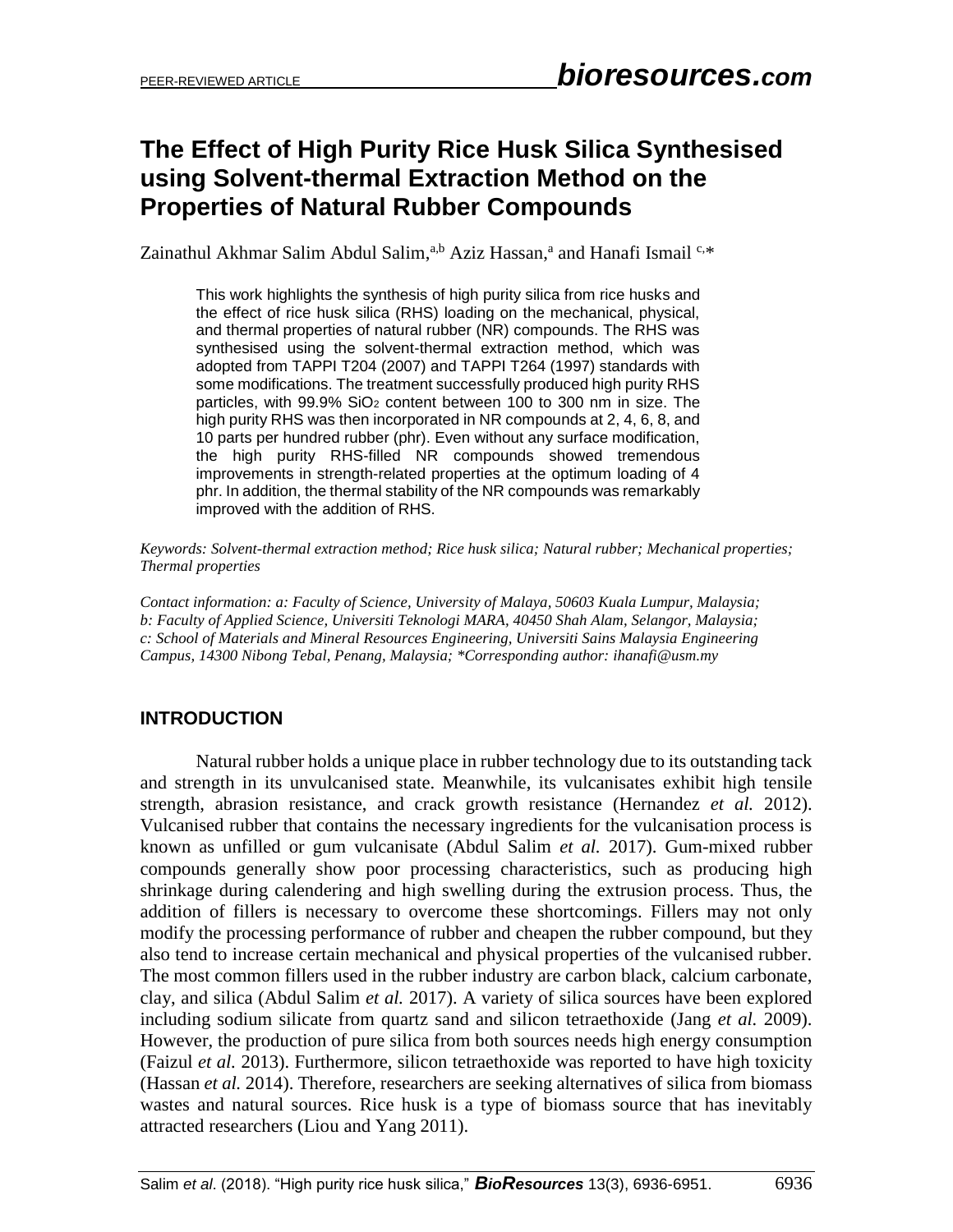The milling process yields 70% rice as the main component, with by-products of 20% rice husk, 8% rice bran, and 2% rice germ (Nagendra *et al.* 2011). Based on the statistics from the Department of Agriculture Peninsular Malaysia (2014), Malaysia produces approximately 2.6 million metric tonnes of paddy per year. Considering that 20% of paddy production is husks, 0.5 million metric tonnes of this biomass waste can be obtained (Soltani *et al.* 2015). Due to the abundance of rice husks from the paddy production, the current disposal methods of field dumping and open burning of rice husks have led to environmental issues and serious health problems (Alshatwi *et al.* 2015). Thus, researchers are searching for productive ways to utilise rice husks in industrial applications. Moreover, the utilisation of rice husks in the rubber industries is quite promising because rice husk ash was reported to have high silica content (Noushad *et al.* 2012; Dominic *et al.* 2013). According to Soltani *et al.* (2015), approximately 20% rice husk ash can be obtained upon combustion of rice husks. The rice husk ash contains 80 to 95% silica with trace amounts of metallic impurities.

To date, several treatment methods for synthesising pure rice husk silica have been reported, which include chemical precipitation, thermal pyrolysis, sol-gel method, and calcination. Among these methods, precipitation with acid, followed by dissolution of sodium silicate from rice husks is preferred to produce silica. Although high purity silica can be produced using this method, the complicated process, huge chemical consumption, and high cost have prevented this method from further development (Gu *et al.* 2013). Therefore, it is important to develop a simple and practical method of producing high purity silica, with high surface area from rice husks because silica is on demand for many industrial applications, such as fillers to produce various rubber products.

Dominic *et al.* (2013) demonstrated that rice husk silica (RHS) fillers can lead to better properties compared to commercial silica (CS) fillers when incorporated in the natural rubber matrix. The comparison was made with the addition of 2 phr fillers in a natural rubber compound. The smaller particle size of RHS  $(252 \text{ m}^2/\text{g})$  compared to CS (178 m<sup>2</sup>/g) gave a higher surface area that contributed to improved RHS-NR interaction. The presence of this silica-rubber crosslink delayed the deformation of the RHS-NR compound, thus resulting in higher tensile strength and tear strength values compared to in CS-NR compound. The RHS-NR compound also showed lower abrasion loss compared to the CS-NR compound, thus indicating better reinforcing efficiency of the RHS-filled NR compound. This result is in agreement with the results in a similar study by Lemessa Jembere and Fanta (2017). The authors also suggested that the surface area of the filler is one of the crucial aspects indicating the tensile strength of the composites, which would also increase the modulus of the compound. High modulus contributes to higher stiffness that reduces the elongation at break value.

As shown by Dominic *et al.* (2013) and Lemessa *et al.* (2017), a filler's high surface area could provide better interactions between the fillers and the rubber matrix. Consequently, the overall strength-related properties of the rubber compounds are improved. Therefore, the main interest of this study was to synthesise high purity silica from rice husk as fillers in natural rubber using a simple solvent-thermal treatment with acid leaching. This method was modified from TAPPI T204 (2007) and TAPPI T264 (1997) standards, which are used to treat wood in pulp and papermaking industries. Currently, no other study has reported the effectiveness of this method in extracting silica from rice husks, thus making it a novel method to be explored. Hydrochloric (HCl) acid was used in the leaching process, as many researchers have shown that HCl treatment could effectively remove metallic impurities in rice husks, better than other acid treatments, such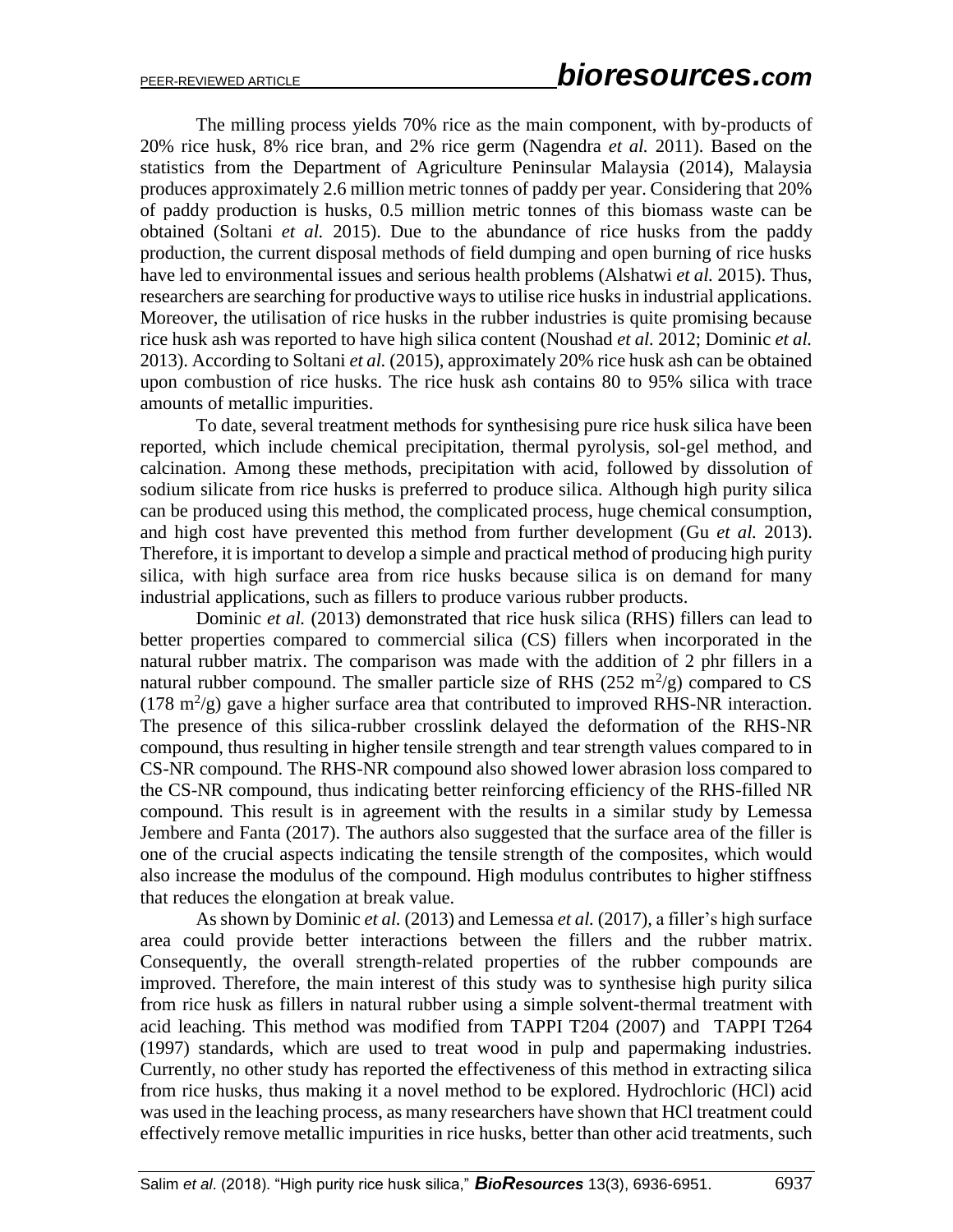as nitric and sulphuric acid (Soltani *et al.* 2015). The resulting RHS were characterised and incorporated in natural rubber compounds as a filler. The mechanical, physical, and thermal properties of the high purity RHS-filled natural rubber compounds were investigated.

#### **EXPERIMENTAL**

#### **Materials**

A type of natural rubber (NR), called SMR L, was used in this research, and other compounding ingredients, namely, zinc oxide, stearic acid, sulphur, antioxidants, and Ncyclohexyl-2-benzothiazole sulfenamide (CBS) were purchased from the Malaysian Rubber Board (Lembaga Getah Malaysia, LGM, Sungai Buloh, Malaysia). Solvents and HCl were supplied by BT Science Sdn. Bhd. (Balakong, Selangor, Malaysia), while the rice husks were obtained from a local rice mill (Kuala Selangor, Malaysia).

#### **Methods**

*Synthesis and characterisation of high purity rice husk silica (RHS)*

The solvent-thermal extraction method was adopted from TAPPI T204 (2007) and TAPPI T264 (1997) standards with some modifications. These standards are normally used to extract the extractives from wood in the pulp and papermaking industries. The same mechanism was applied to rice husks to obtain high purity silica, with the finest particle size. A combination of solvents consisting of benzene and ethanol at a ratio of 2:1 v/v is commonly recognised as a standard method to remove most extractives from wood (TAPPI T204 2007). Since benzene is a known carcinogen, numerous researches were conducted to find the alternative solvents to replace it. Sefara and Birkett (2006), and Nasser and Al-Mefarrej (2009) had confirmed that acetone and a combination of toluene and ethanol could remove almost the same amount of wood extractives as the benzene-ethanol mixture. Therefore, a mixture of these three low toxicity solvents; toluene, ethanol, and acetone  $(3:2:1 \text{ v/v})$  was used in this study to replace benzene to extract extractives in the rice husks.

The solvent mixture with a total volume of 1,800 mL was prepared in a beaker. The mixture was then poured into a 2 L reaction flask containing 180 g of rice husks, which were previously cleaned with distilled water and then dried. The extraction process was conducted for 45 min in an open system at 110  $^{\circ}$ C. Then, the rice husks were washed with distilled water before being soaked in 1.0 M HCl for a 24 h leaching process. Next, the treated rice husks were thoroughly cleaned with distilled water to remove the remaining acid, followed by oven drying at 110 °C for 24 h. The dried rice husks were incinerated in a furnace at 700 °C for 4 h to obtain white ash silica. Finally, the rice husk ash was ground with an agate mortar until super fine white silica powder was obtained. Figure 1 shows the process flow diagram of the solvent-thermal treatment method with acid leaching to obtain RHS.

The morphology and surface characterisations of RHS samples were conducted using a scanning electron microscope (SEM) (SUPRA 40VP; Carl Zeiss AG, Oberkochen, Germany) with a constant applied voltage of 10 kV. The powder samples were subjected to gold sputtering in a sputter coater (Type SCD 005; Bal-Tec Inc., Balzers, Switzerland) prior to the electron microscopy to prevent any electrostatic charge during the analysis. The Brunauer-Emmett-Teller (BET) method was applied to determine the specific surface area and average pore volume of the RHS particles. Surface area analysis was conducted using a micropore surface area analyser (MIC271002 REV B; Micromeritics, Norcross,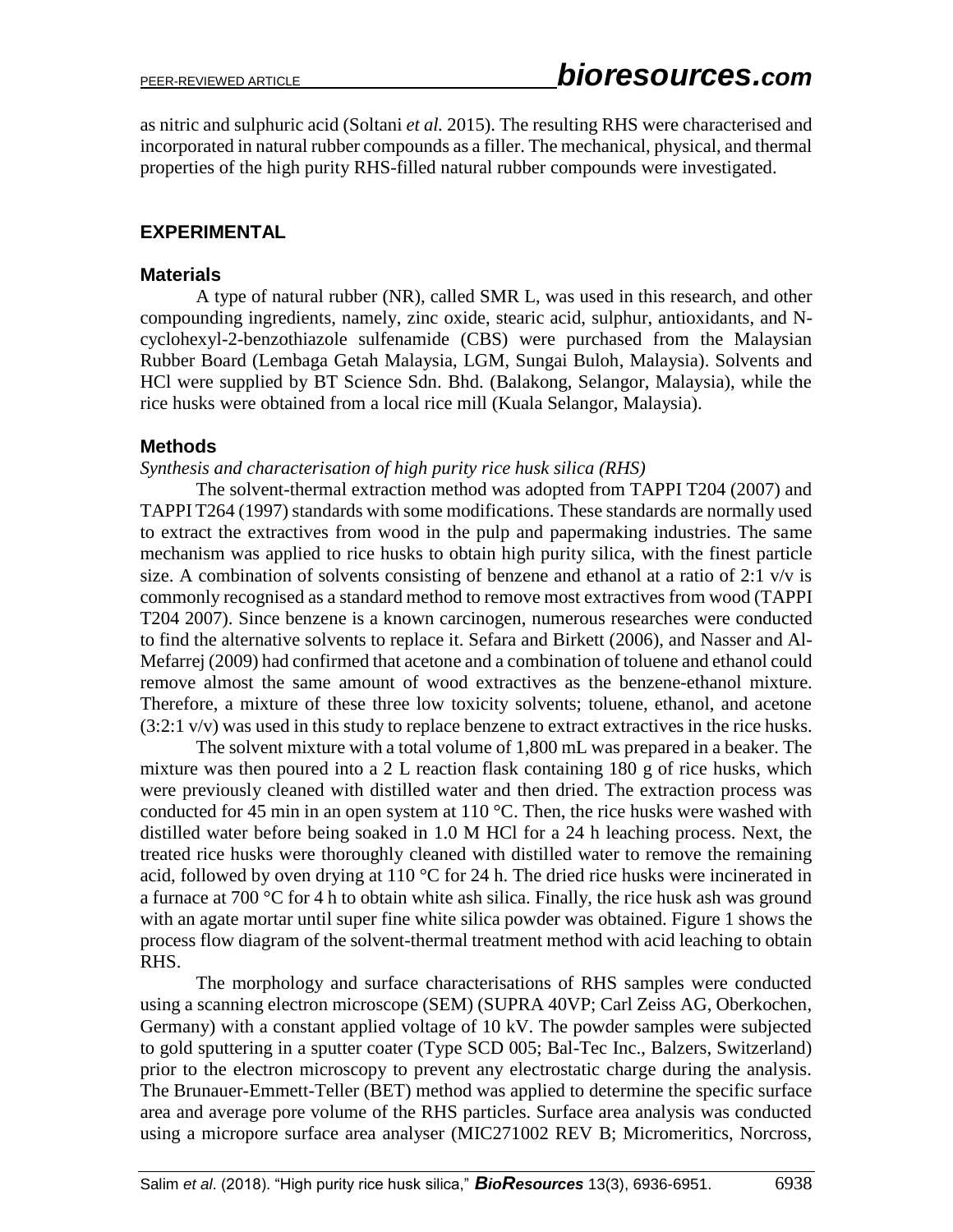USA). Following a degassing procedure for 5 to 6 h, the measurement was conducted under nitrogen adsorption at liquid nitrogen temperature. The average size of the RHS particles was measured using a Zetasizer Nanoseries (Malvern Instruments Ltd, Malvern, United Kingdom) analyser. The RHS powder was dispersed in distilled water, and then sonicated for 30 min prior to analysis of particle size. The elemental composition and purity concentration of the RHS powder was measured using the X-ray fluorescence (XRF) spectrometer (WDXRF; Shimadzu, Kyoto, Japan).



**Fig. 1.** Process flow diagram showing the solvent-thermal treatment method with acid leaching of RHS

#### *Compounding and curing*

The RHS-filled NR compounds were mixed on a two-roll mill according to the formulations shown in Table 1.

| Table 1. Formulation used for RHS-filled NR Compounds at Different RHS |  |
|------------------------------------------------------------------------|--|
| Loadings                                                               |  |

|                        | Amount (phr)   |                |       |                |       |       |
|------------------------|----------------|----------------|-------|----------------|-------|-------|
| Ingredients            | Mix 1          | Mix 2          | Mix 3 | Mix 4          | Mix 5 | Mix 6 |
| Natural rubber (SMR L) | 100            | 100            | 100   | 100            | 100   | 100   |
| Zinc oxide             | 3              | 3              | 3     | 3              | 3     | 3     |
| Stearic acid           | 2              | 2              | 2     | 2              | 2     | 2     |
| Antioxidant            |                |                |       |                |       |       |
| Sulphur                | $\overline{2}$ | $\overline{2}$ | 2     | $\overline{2}$ | 2     | 2     |
| <b>CBS</b>             | 1.4            | 1.4            | 1.4   | 1.4            | 1.4   | 1.4   |
| <b>RHS</b>             |                | 2              | 4     | 6              | 8     | 10    |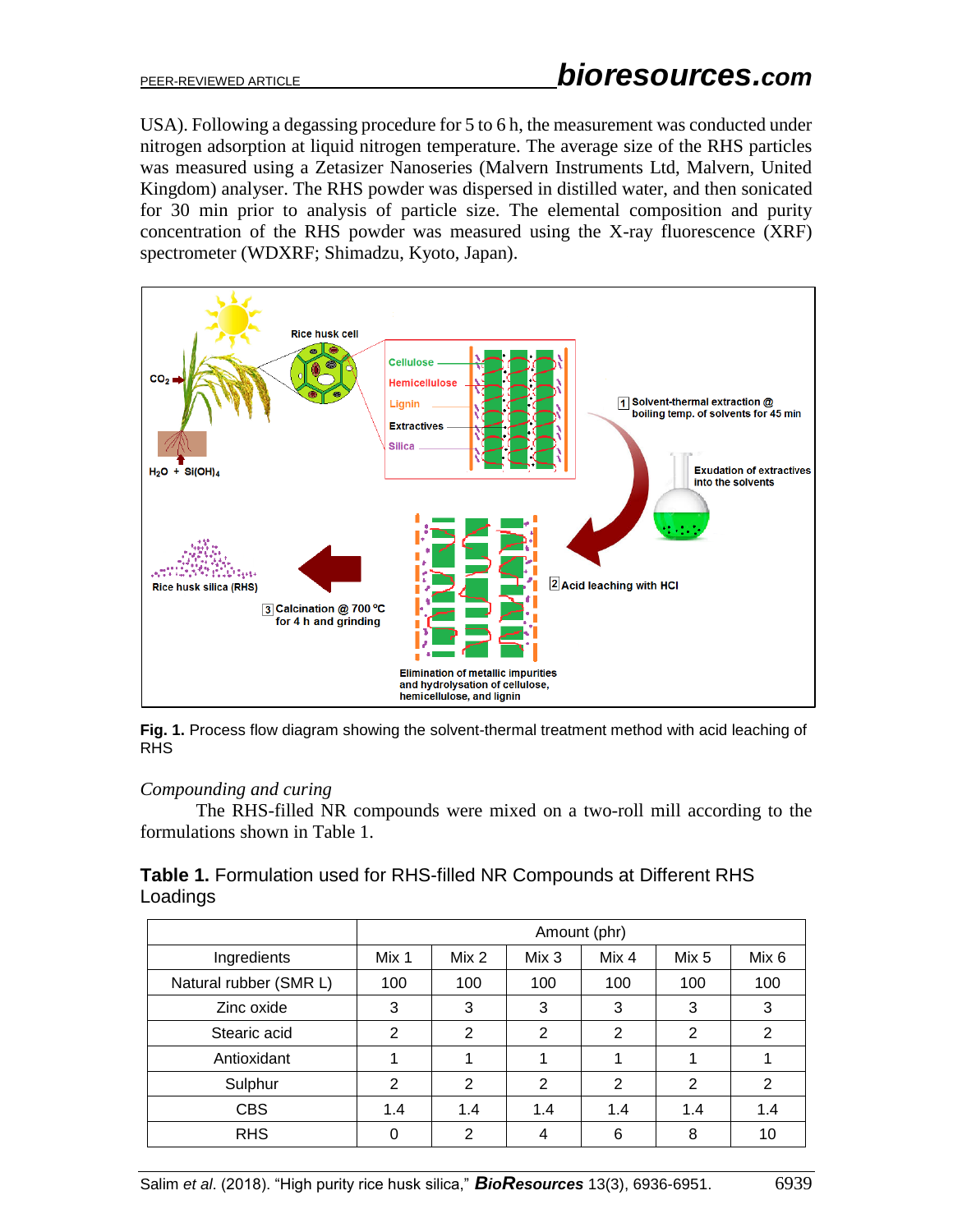All compounds had the same composition of ingredients, except for the high purity ultrafine RHS. The RHS content was varied at 2, 4, 6, 8, and 10 parts per hundred parts of rubber (phr). The rubber compounds were cured into tensile sheets for tensile properties tests and respective moulds of hardness, resilience, and abrasion at 160 °C using a hot press at 100 bar.

#### *Measuring the properties of RHS-filled NR compounds*

The tensile properties of RHS-filled NR compounds were measured using the Instron 5569 tensile tester (Instron, Norwood, MA, USA) with standard dumbbell specimens according to the ASTM D412 (2008) standard. The tests were conducted at room temperature with a load-cell of 2 kN and cross-head speed of 500 mm/min. Approximately five specimens for each compound were tested, and the average values were recorded.

The tensile fracture surface of the RHS-filled NR compounds was examined using a scanning electron microscope (SEM) (SUPRA 40VP; Carl Zeiss AG, Oberkochen, Germany) with a constant applied voltage of 10 kV. The dispersion of the RHS and the rubber-RHS interactions within the NR compounds were observed. A Wallace Akron abrasion tester (Elektron Technology Series, Cambridge, United Kingdom) was used to test the abrasion resistance of the RHS-filled NR compounds in accordance with BS903: Part A9 (1988) methods. The mean volume losses after five test runs were recorded for each specimen. Resilience tests were conducted according to ISO 4662 (2009) requirements using the Wallace Dunlop Tripsometer (Wallace Instruments, Surrey, England, United Kingdom). The average percentage of resilience readings for five repeated impacts for each specimen was recorded. The hardness of the RHS-filled NR compounds was measured using a Wallace IRHD dead load hardness tester (Wallace Instruments, Surrey, England, United Kingdom), set at room temperature according to the ASTM D1415 (2012) method. The average reading from the three different locations on each rubber specimen was recorded.

A thermal gravimetric analyser (TGA) (TG 209 F3 Tarsus; Netzsch, Germany) was used to analyse the thermal decomposition of the RHS-filled NR compounds with a heating rate of 20 °C/min under nitrogen atmosphere. Meanwhile, the dynamic mechanical analysis (DMA) was conducted using rectangular specimens with dimensions  $25 \times 10 \times 2$  mm on a DMA machine (DMA 8000; PerkinElmer, Boston, MA, USA). Through DMA, the interaction between the rubber matrix and the RHS filler was studied.

## **RESULTS AND DISCUSSION**

#### **Characterisation of RHS**

Acid leaching pre-treatment prior to combustion is the best way to remove most of the metallic impurities contained in rice husks and to produce completely white coloured silica (Soltani *et al.* 2015). In this study, HCl was used in the leaching treatment prior to calcination. According to most researchers, among other types of acids, such as sulphuric acid  $(H<sub>2</sub>SO<sub>4</sub>)$  and nitric  $(HNO<sub>3</sub>)$  acid, the application of HCl is extremely effective in removing the metal oxides in the rice husks. It had also led to the production of high purity silica that was white in colour (Chakraverty *et al*. 1988). Figure 2 shows the appearance of the extracted RHS from untreated rice husks and the extracted RHS from treated and leached rice husks in 1.0 M HCl prior to calcination at 700 °C. The RHS from untreated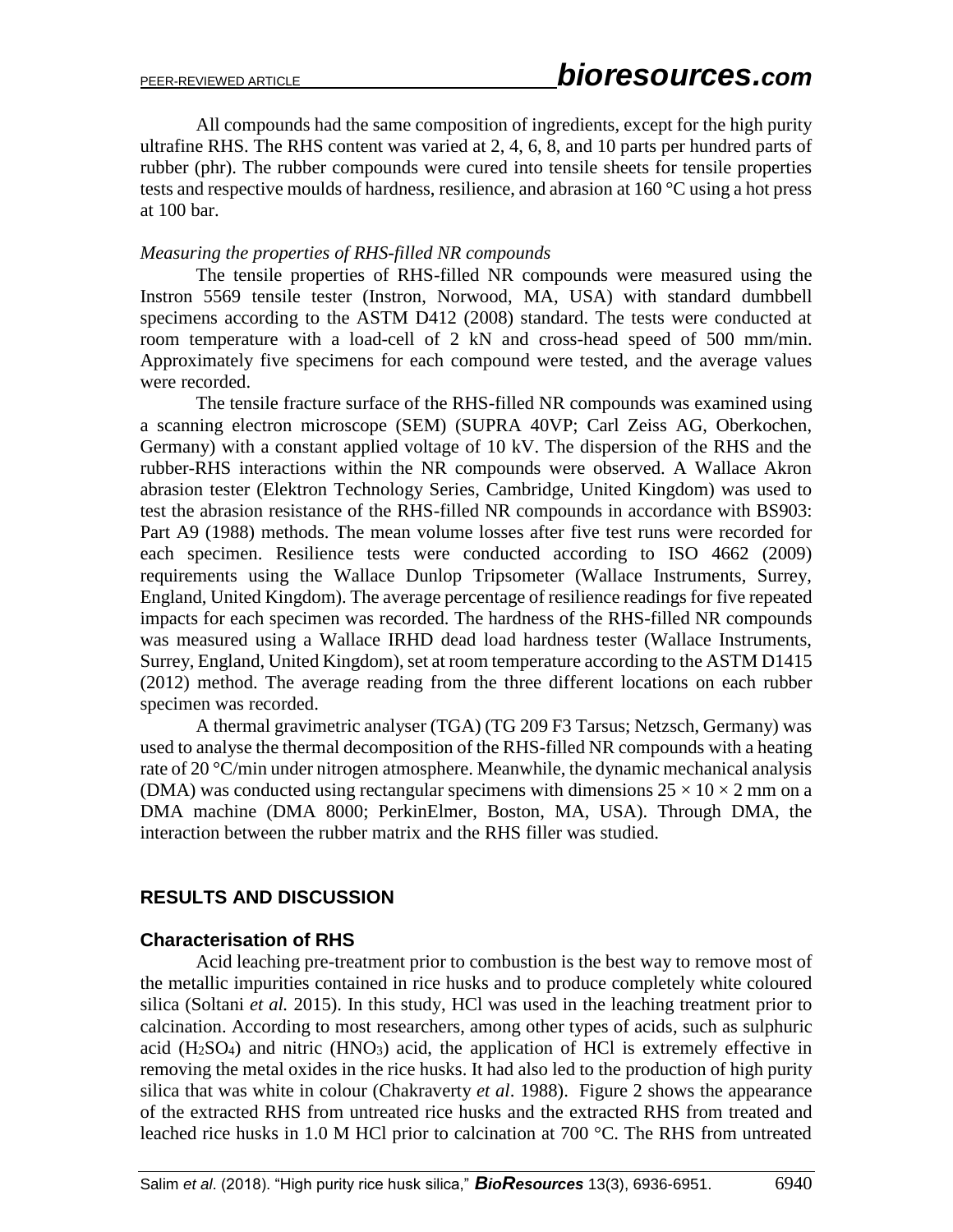rice husks was grey in colour, which indicated the presence of metallic impurities, as shown in Fig. 2a. However, the solvent-thermal-treated rice husks leached in HCl showed an incredible result, whereby the ash was completely white in colour after calcination, as shown in Fig. 2b. As reported by Della *et al.* (2002), the changing colour of the rice husks were due to the complete combustion process, which can be associated with the structural conversion of the silica in the rice ash. Ugheoke and Mamat (2012) had summarised that the transformation from grey raw rice husks to white is critically dependent on the incineration temperature. Temperatures between 300 to 450 °C would produce dark grey carbonised ash, while at higher temperatures of approximately 500 to 650  $\degree$ C, the rice ash would become light grey and white ash. The disappearance of the grey colour indicated the effectiveness of the treatment method in eliminating any metallic impurities contained in the rice husks, as reported further through the XRF analysis.



**Fig. 2.** Appearance of RHS samples: (a) RHS extracted from untreated rice husks calcined at 700 °C; and (b) RHS extracted from solvent-thermal treated and leached rice husks in 1.0 M HCl, followed by calcination at 700 °C

The XRF elemental analysis was conducted to determine the percentage compositions of the resulting RHS. As indicated in Table 2, the untreated RHS contained 91.6% of  $SiO_2$  and other metallic impurities, namely,  $K_2O$ ,  $TiO_2$ , CaO, BaO, MnO, Fe<sub>2</sub>O<sub>3</sub>, and NiO.

It is known that TiO<sub>2</sub> is insoluble in organic solvents. However, Taku *et al.* (2016) have reported that Cl,  $TiO_2$ ,  $Cr_2O_3$ , MnO, CuO, ZnO, BaO, and Fe<sub>2</sub>O<sub>3</sub> (traced in untreated rice husks) were reduced and eliminated during the calcination process. Even though elements like  $TiO<sub>2</sub>$  may not be affected by the solvents and HCl during leaching, the thermal treatment after the solvent extraction has, however, managed to improve the pozzolanic properties of RHS. The results showed that the purification through the solventthermal treatment method, and the leaching with 1.0 M HCl had successfully eliminated almost all of the metallic impurities, except for  $Fe<sub>2</sub>O<sub>3</sub>(0.01%)$ . Therefore, the percentage of SiO<sup>2</sup> in the treated and leached RHS had increased to 99.99%.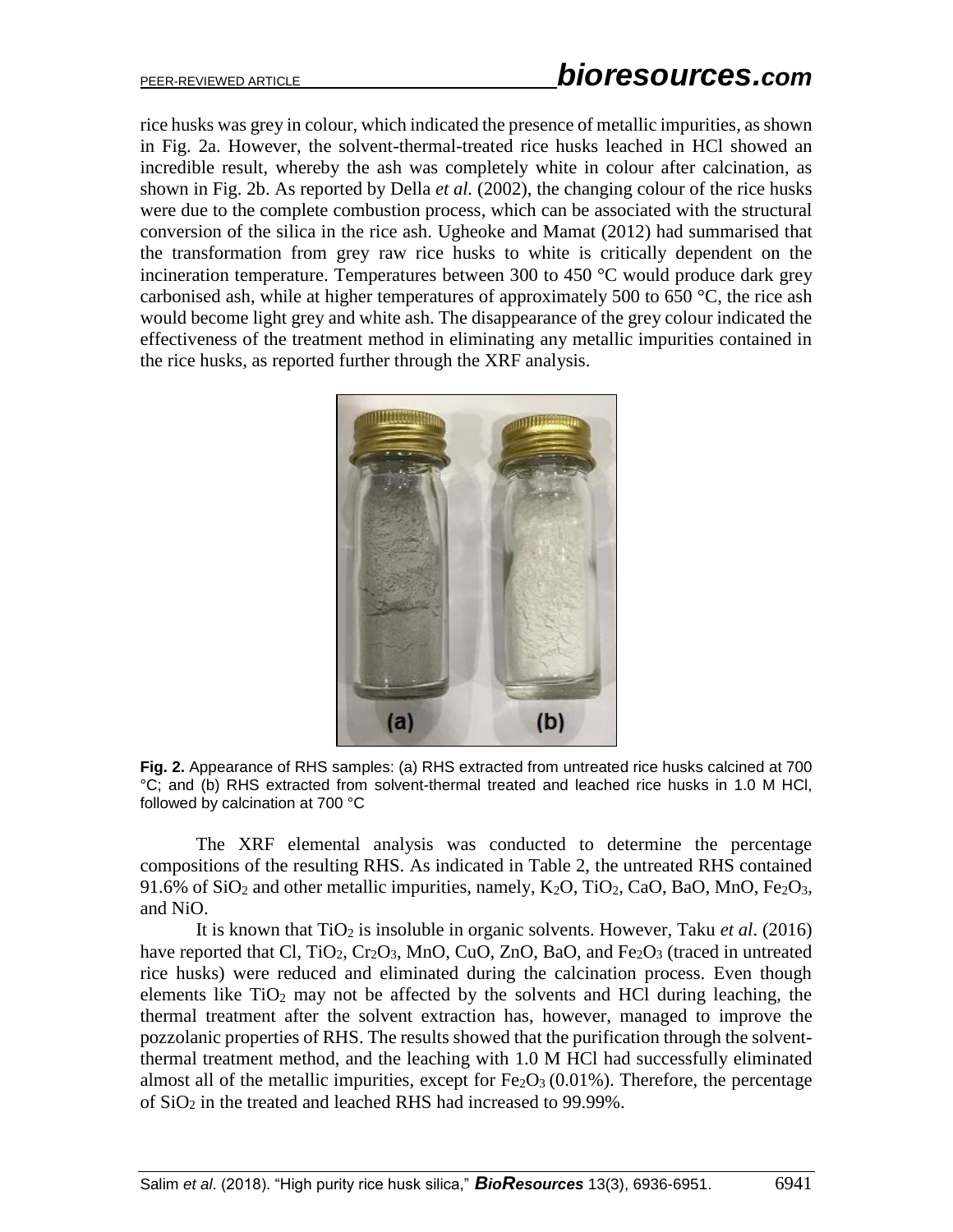|                                | Composition of RHS (%) |                                           |  |  |  |
|--------------------------------|------------------------|-------------------------------------------|--|--|--|
| Analyte                        | <b>Untreated RHS</b>   | Treated and Leached RHS with<br>1.0 M HCI |  |  |  |
| SiO <sub>2</sub>               | 91.63                  | 99.99                                     |  |  |  |
| K <sub>2</sub> O               | 5.8                    | ٠                                         |  |  |  |
| TiO <sub>2</sub>               | 0.79                   | ٠                                         |  |  |  |
| CaO                            | 1.16                   | ٠                                         |  |  |  |
| <b>BaO</b>                     | 0.26                   | ٠                                         |  |  |  |
| MnO                            | 0.14                   | ۰                                         |  |  |  |
| Fe <sub>2</sub> O <sub>3</sub> | 0.12                   | 0.01                                      |  |  |  |
| <b>NiO</b>                     | 0.09                   | -                                         |  |  |  |

**Table 2.** XRF Elemental Analysis

The SEM images of the untreated and treated RHS samples are shown in Fig. 3. Figure 3a shows a flat surface with no clear boundaries. The untreated RHS was comprised of non-cellulosic and hemicellulose components that bound the particles together, which resulted in the irregular shape of the silica particles. The solvent-thermal treatment that was used to purify the cellulose components had modified the morphology of the RHS. The solvent mixture, which consisted of non-polar and polar solvents, had influenced the shape of the particles. Noushad *et al*. (2012) had reported that using non-polar solvents in rice husk treatments could produce irregular silica particles, while polar solvents could produce spherical and well-rounded silica particles. The silica particles were probably solvated by the polar solvent (ethanol), thus increasing the surface area. This condition is believed to be responsible in obtaining the sphere-shaped silica particles, while when a non-polar solvent (toluene) was used, the degree of agglomeration was significantly increased.

As shown in Fig. 3b, the treated RHS was spherical in shape and highly agglomerated. The agglomeration was due to the hydroxyl groups on the surface of RHS, which resulted in strong interactions among the RHS particles. The size distribution of the untreated and treated RHS particles varied from 100 to 300 nm. The BET analysis showed the untreated RHS as having a surface area of 11.4  $\text{m}^2/\text{g}$ , while the surface area of the treated and leached RHS was  $234.2 \text{ m}^2/\text{g}$ . Theoretically, a higher surface area would result in a smaller particle size that would perhaps yield a higher reinforcing effect on the rubber matrix.



**Fig. 3.** SEM images: (a) untreated RHS; and (b) treated RHS and leached with 1.0 M HCl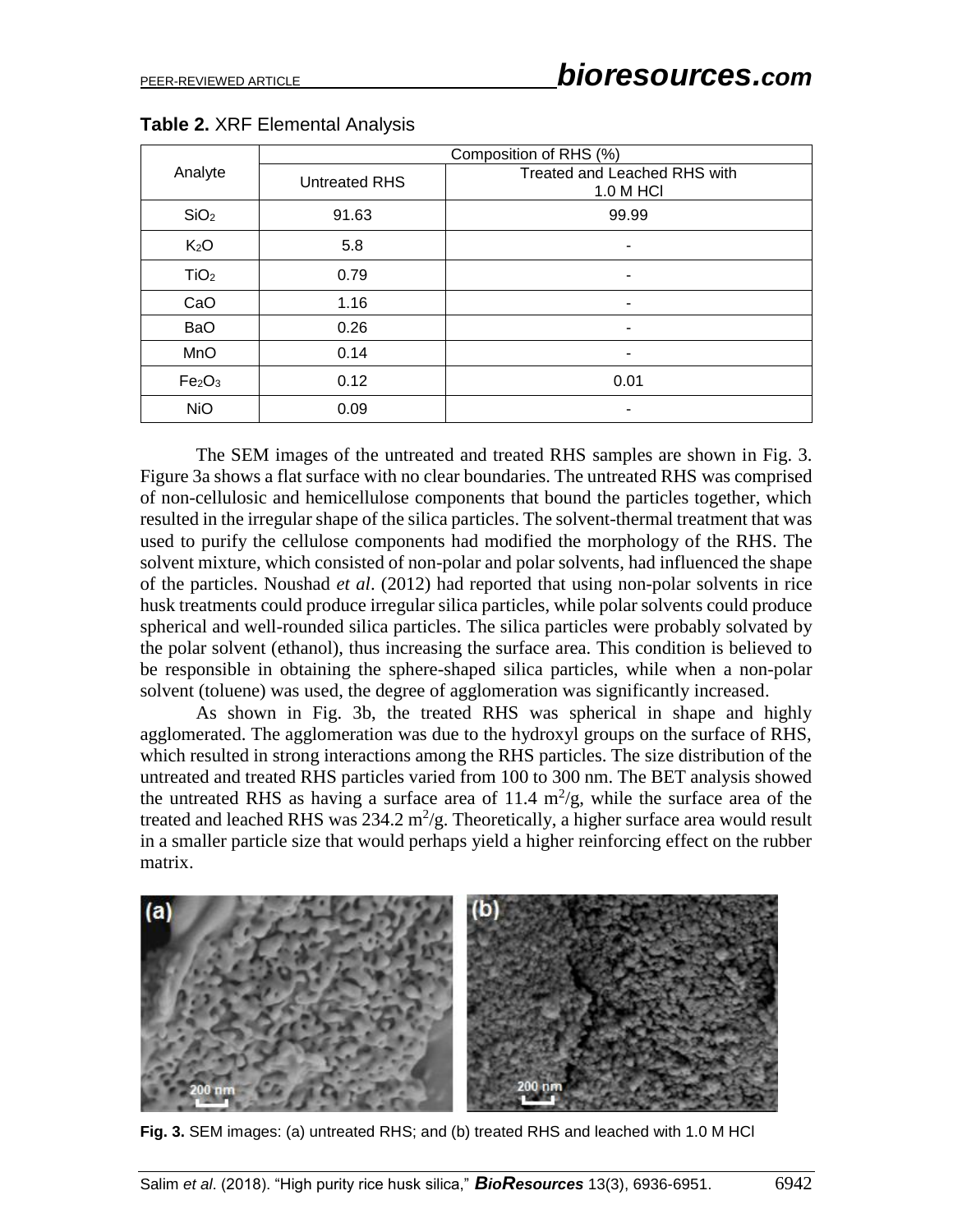$\mathbf 0$ 

 $\sqrt{2}$ 

2222223 M100 (MPa)





6

-A-Volume Loss (mm3)

RHS (phr)

4

8

 $10$ 

**Fig. 4.** Mechanical and physical properties of the NR compounds at various RHS loadings: (a) tensile strength and elongation at break; (b) modulus at 100% elongation (M100) and volume loss; and (c) resilience and hardness values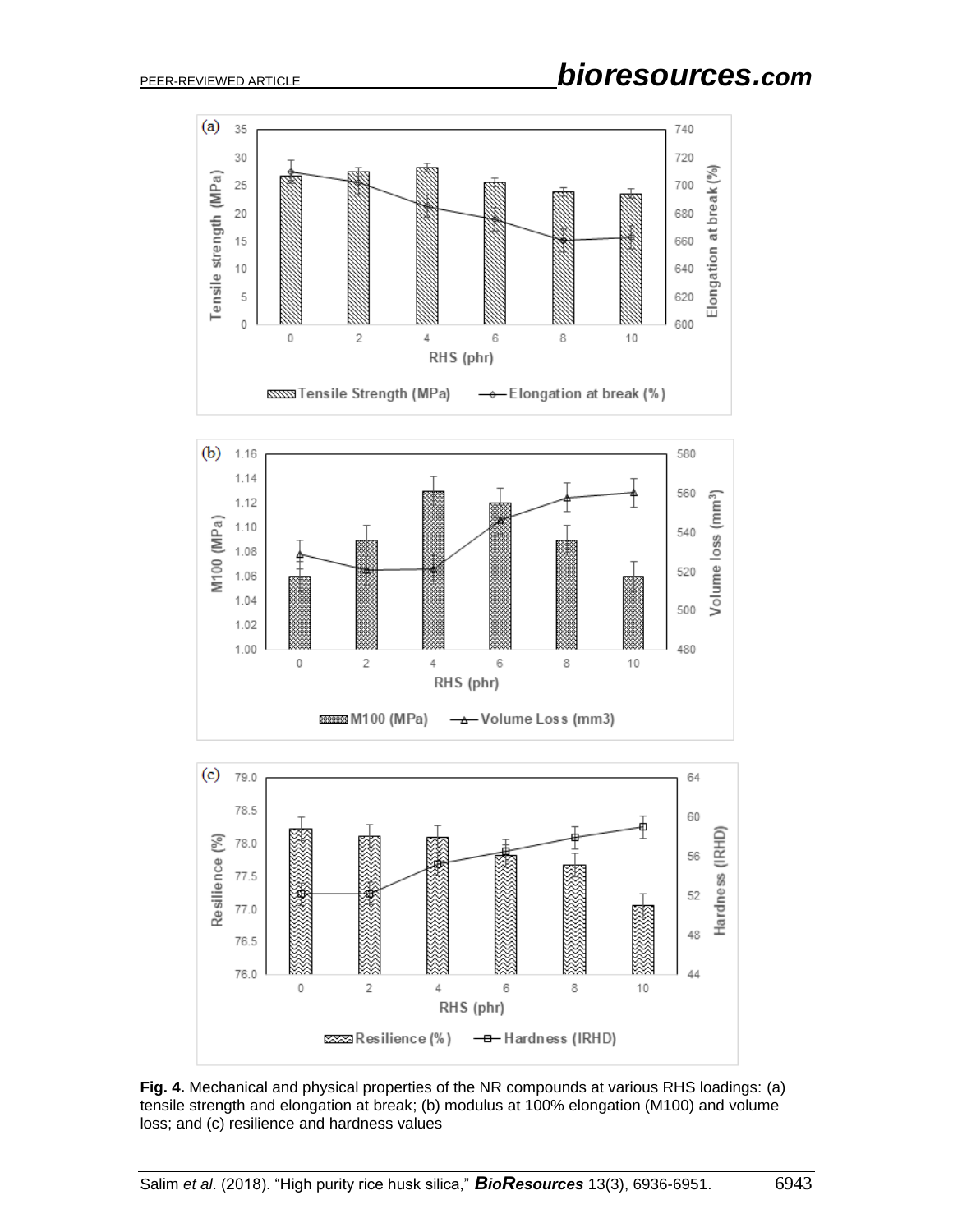# PEER-REVIEWED ARTICLE *bioresources.com*

#### **Measurement of the Properties of RHS-filled NR Compounds**

As presented by Fig. 4a, the highest tensile strength value was recorded with the addition of 4 phr of RHS. The tensile strength dropped steadily with further increase in RHS loading. The earlier increment in tensile values was due to the evenly distributed smaller-sized RHS in the rubber matrix, as indicated by Fig. 5a. The smaller RHS particles led to larger surface areas being exposed to the rubber matrix. This condition had encouraged a good interaction between the RHS and the rubber matrix, even with no surface modification of the RHS. At 4 phr loading of RHS, the rough surface and the matrix tearing line of the tensile fractured sample can be observed in Fig. 5b. A good dispersion of RHS particles had altered the crack track of the sample, which then resisted the spread of the crack when the sample was stretched. High resistance to crack propagation indicated a good reinforcement by the RHS, and consequently caused an increase in tensile properties. The SEM images of the tensile fractured surfaces are in good agreement with the results obtained by Idrus *et al.* (2011), and Surya *et al*. (2013). These studies claimed that the surface roughness and the matrix tearing line were caused by the high energy used to break the samples, which were the signs of good reinforcement of the compound.

When the RHS filler loading was increased from 6 to 10 phr, the ultrafine fillers became agglomerated. They formed bigger-sized RHS with smaller surface areas, as shown in Figs. 5c and 5d. The surface areas were insufficiently wetted by the rubber matrix, which weakened the interaction between the RHS fillers and the rubber matrix. Subsequently, this condition caused the reduction in tensile strength values at 6 phr loading and onwards, as shown in Fig. 4a.



**Fig. 5.** SEM images of the tensile fracture surface of the NR compounds, filled with RHS at various loadings: (a) 2 phr of RHS at 500x; (b) 4 phr of RHS at 100x; (c) 10 phr of RHS at 100x; and (d) 10 phr of RHS at 500x magnifications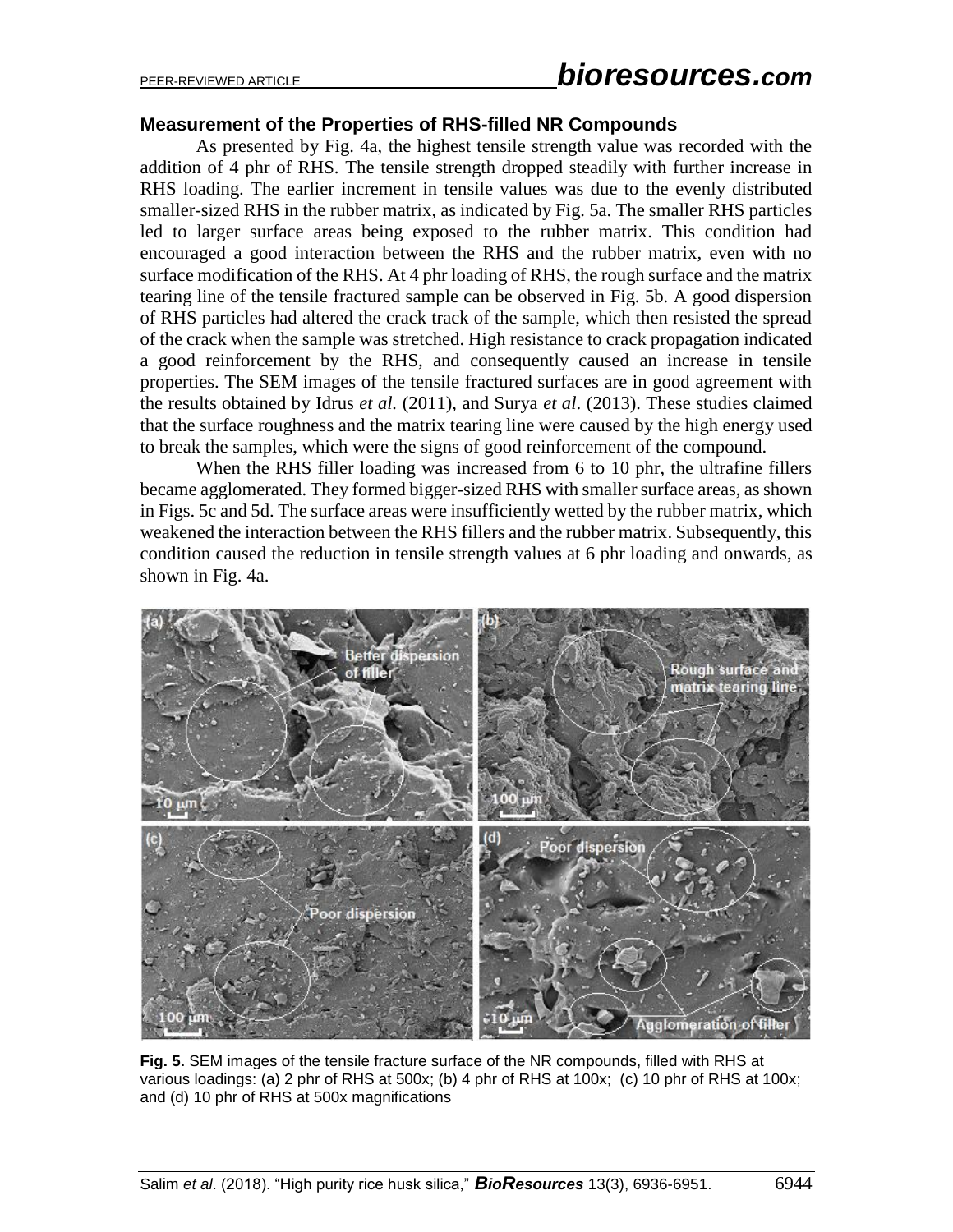The elongation at break  $(E_b)$  value decreased when the RHS loading was increased. Theoretically, the  $E<sub>b</sub>$  value is related to the elastic properties of the rubber compounds. A higher elasticity of the rubber compound would result in a higher  $E<sub>b</sub>$  value. This finding showed that the RHS-filled rubber compounds became less elastic at higher RHS loadings, which led to noticeably reduced the  $E<sub>b</sub>$  values. The rigidity of the RHS due to the high silica content in the ash increased the stiffness and reduced the elasticity of the rubber compound. Thereby, the incorporation of RHS in the NR restricted the movement of the rubber chains and consequently reduced the *Eb* value (Tiwari *et al.* 2015; Jembere *et al.* 2017).

The incorporation of RHS had also increased the modulus of the NR compounds. The stiffness of the NR compounds was noticeably increased when the filler loading was increased, which resulted in a higher modulus for the NR compounds. The increment in the modulus value affected the reinforcing efficiency of the RHS in the rubber matrix (Ismail and Ramli 2008) due to improved rubber-filler interaction. However, at 6 phr of RHS, the modulus value began to gradually decline, as shown in Fig. 4b. The agglomeration of the RHS particles at higher loadings could have been the cause of this condition, as indicated by the SEM micrograph in Fig. 5d. This result was similar to the results of volume loss, where it showed a gradual increment at 6 phr loading and onwards. Higher volume loss would result in inferior abrasion resistance (Rattanasom *et al.* 2007). The poor dispersion of RHS at higher loading could have initiated a strong filler-filler interaction that was thought to be the main cause for the increased volume loss.

Harder and stiffer rubber composites are less resilient (Ismail *et al.* 2013). The addition of fillers would prevent the rubber chains from returning to their original sizes and shapes after stress is removed. This explains the decreasing resilience when the RHS filler loading was increased, which was to the opposite of the hardness values, as indicated in Fig. 4c. The gum rubber with no addition of RHS fillers was more elastic, which led to the highest resilience due to the absence of obstacles between the rubber chains during deformation.

The values of tensile strength, elongation at break, volume loss, and 100% modulus of treated and untreated RHS-filled natural rubber (NR) samples are shown in Table 3. These comparisons were made to prove the effectiveness of the solvent-thermal treatment method in producing purified silica that could reinforce the strength-related properties of NR compounds.

|                | <b>Tensile Strength</b> |                                 | Elongation at break |            | Volume Loss |            | M <sub>100</sub> |            |  |
|----------------|-------------------------|---------------------------------|---------------------|------------|-------------|------------|------------------|------------|--|
| <b>RHS</b>     |                         | (MPa)<br>$(\%)$<br>(mm $^{3}$ ) |                     |            |             |            |                  | (MPa)      |  |
| (phr)          | Treated                 | Untreated                       | Treated             | Untreated  | Treated     | Untreated  | Treated          | Untreated  |  |
|                | <b>RHS</b>              | <b>RHS</b>                      | <b>RHS</b>          | <b>RHS</b> | <b>RHS</b>  | <b>RHS</b> | <b>RHS</b>       | <b>RHS</b> |  |
| $\overline{2}$ | 27.5                    | 17.05                           | 701.85              | 744.44     | 520.52      | 564.3      | 1.09             | 0.88       |  |
| 4              | 28.22                   | 19.96                           | 685.08              | 701.9      | 521.26      | 566.04     | 1.13             | 1.01       |  |
| 6              | 25.56                   | 19.3                            | 675.59              | 688.53     | 546.54      | 565.57     | 1.12             | 0.95       |  |
| 8              | 23.83                   | 18.3                            | 660.72              | 689.08     | 558.04      | 569.07     | 1.09             | 0.86       |  |
| 10             | 23.54                   | 19.02                           | 662.83              | 667.46     | 560.38      | 570.98     | 1.06             | 1.02       |  |

## **Table 3.** Mechanical Properties of Treated RHS and Untreated RHS-filled NR **Compounds**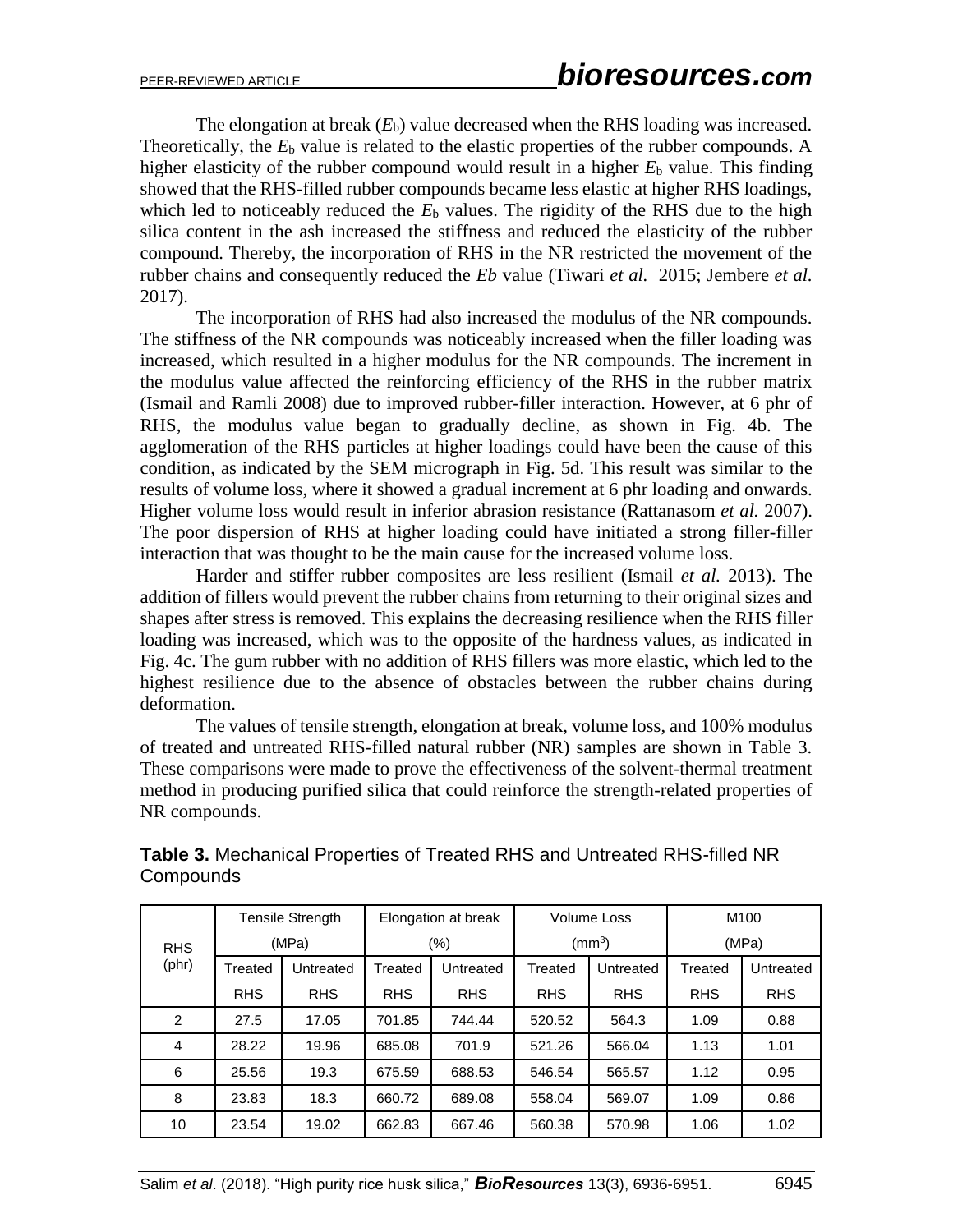As shown in Table 3, the tensile strength of the treated RHS-filled NR was higher than for the untreated RHS-filled NR. As expected, the higher surface area of the treated RHS compared to the lower surface area of the untreated RHS contributed to the improvements of tensile strength, modulus, and abrasion resistance of the rubber compounds. High surface areas would improve the interaction between rubber and RHS fillers. Fillers with high surface areas tend to have more contact areas available to the rubber matrix, and thereby reinforce the rubber chains. Meanwhile, the presence of metallic impurities in the untreated RHS, as previously discussed in the XRF analysis, had decreased the purity and the surface area of the untreated RHS. This would weaken the interaction between the rubber matrix and the untreated RHS fillers, which concurrently reduced the strength-related properties.

The TG and DTG curves of NR compounds filled with RHS are shown in Figs. 6a and 6b, respectively. The thermal decomposition trends for the unfilled NR compound (control) and the NR compounds were comparable. Only one bend was denoted in the TG curves, and one peak was indicated in the DTG curves. The one step thermal decomposition corresponded to the thermal scissions of C-C chain bonds (Chen *et al.* 2008). Table 4 indicates a clear comparison of the TGA results on the initial  $(T_{5\%})$ , peak  $(T_{50\%})$ , and maximum ( $T_{\text{max}}$ ) thermal decomposition temperatures, as well as the remaining residue at 900 °C. The temperature at the maximum weight loss  $(T_{\text{max}})$  was indicated by the lowest peak in the DTG curve. Meanwhile, the RHS content of all RHS-filled NR composites was obtained from the residual weight percentage, as can be seen in Table 4.

|                       | Mix 1     | Mix 3          | Mix 4          | Mix 6           |
|-----------------------|-----------|----------------|----------------|-----------------|
| Parameter             | (Control) | (4 phr of RHS) | (6 phr of RHS) | (10 phr of RHS) |
| $T_{5\%}$ (°C)        | 287       | 330            | 329            | 330             |
| $T_{50\%}$ (°C)       | 390       | 390            | 392            | 392             |
| $T_{\text{max}}$ (°C) | 387       | 390            | 389            | 390             |
| Residue (%)           | 0.08      | 6.05           | 7.11           | 10.47           |

**Table 4.** Characteristics of the Thermal Decomposition Temperatures and Residue of the NR Compounds at Various RHS Loadings

The incorporation of RHS had delayed the decomposition process of the rubber composites. Consequently, the initial degradation temperature of RHS-filled NR compounds had increased to 43 °C compared to the unfilled NR compounds. This increase indicated the strong interaction between RHS and NR molecular chains through several factors, such as the branching effect, particle size, and surface structure. The increasing decomposition temperatures suggested that the thermal aging resistance of the RHS-filled NR compounds was improved. The thermal stability analysis is very important to investigate how much the RHS fillers could withstand the vulcanisation temperature during the curing process of rubber compounds (Jembere *et al.* 2017).

Figure 6c depicts the temperature dependence of storage modulus (*E*') and loss tangent (tan  $\delta$ ) of the unfilled NR compound (control) and the RHS-filled NR compound (4 phr) under a scanning frequency of 10 Hz. The *E*' of the unfilled NR compound was 5,297 MPa at -78 °C, which increased considerably to 6,127 MPa with the addition of 4 phr of RHS into the NR compound.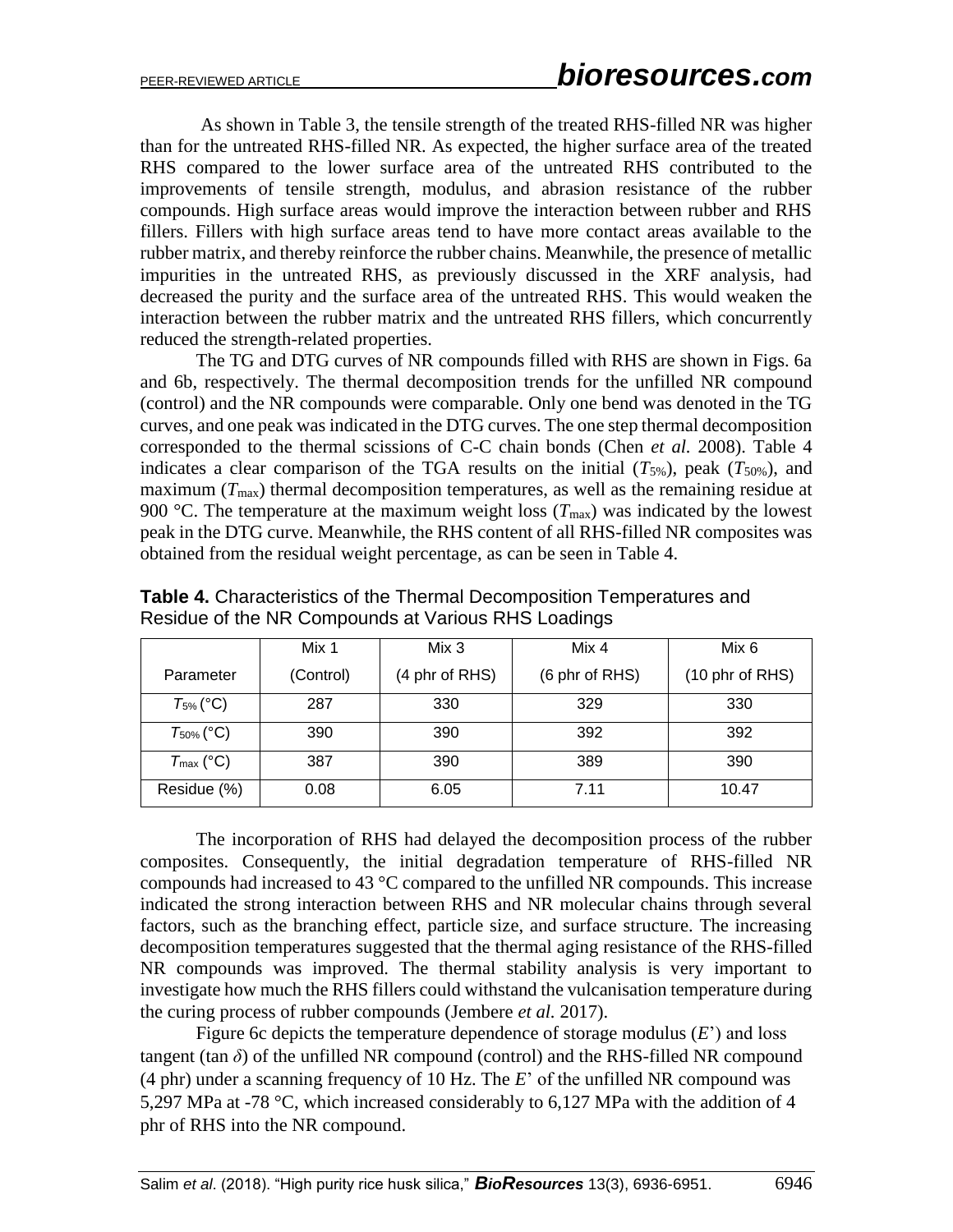

**Fig. 6.** Thermal properties of NR compounds at various RHS loadings: (a) TG curves; (b) DTG curves; and (c) DMA curves of storage modulus and tan δ of unfilled NR compound (control) and 4 phr of RHS in NR compound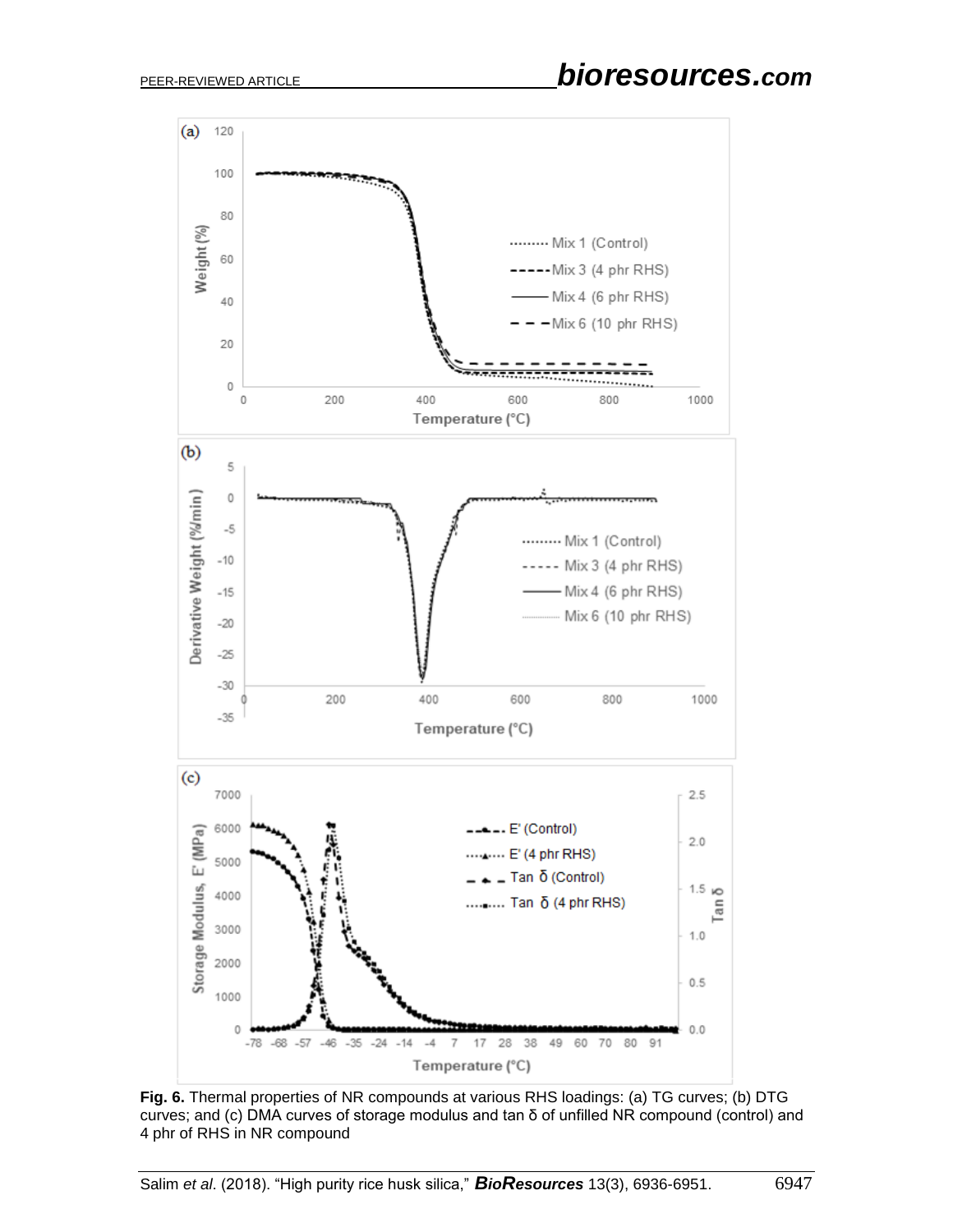The incorporation of RHS increased the rigidity of the NR compounds, which improved the storage modulus. From the DMA curve, a clear peak from tan  $\delta$  indicated the glass transition temperature  $(T_g)$ . The  $T_g$  of unfilled NR compound was -46 °C, while the  $T_g$  of RHS-filled NR compound (4 phr) was -44 °C. The slight increase in  $T_g$  was attributed to the limited movement of the NR molecular chain due to the presence of  $SiO<sub>2</sub>$  in the NR compound. This observation suggested that  $SiO<sub>2</sub>$  was physically well dispersed within the NR and had strongly interacted with the NR molecular chains.

# **CONCLUSIONS**

- 1. High purity RHS (99.9%  $SiO<sub>2</sub>$  content) with a size distribution of 100 to 300 nm and surface area of 234.25  $m^2/g$  was successfully prepared using the solvent-thermal extraction method.
- 2. NR compounds filled with RHS fillers displayed remarkable enhancements in overall properties at the optimum loading of 4 phr.
- 3. The SEM images of the tensile fractured surface showed uniform dispersions at 2 phr and 4 phr of RHS loadings.
- 4. The strength-related properties of the treated RHS-filled NR had shown better improvement compared to the untreated RHS-filled NR. High purity treated RHS was able to enhance the rubber-filler interaction and strengthen the properties of the rubber compounds.
- 5. The presence of metallic impurities in the untreated RHS filler had reduced its purity and surface area, thus weakening the interaction between the rubber matrix and the untreated RHS filler. This could be the main cause for the poor mechanical properties of the untreated RHS-filled NR compounds.
- 6. The solvent-thermal extraction is an ideal treatment method for producing the purest RHS that could reinforce NR compounds.
- 7. The thermal stability of RHS-filled NR compounds was improved compared to unfilled NR compounds.
- 8. The DMA results proved that RHS had strongly interacted with the molecular chains of NR when there was an increase in the  $T_g$  and storage modulus.

## **ACKNOWLEDGMENTS**

The authors wish to acknowledge Universiti Teknologi MARA (UiTM) and the Ministry of Education for the scholarship and to University of Malaya (UM) for the grant (Grant No. PG160-2015A). The authors would also like to express their gratitude to Universiti Teknologi MARA (UiTM), University of Malaya (UM), and Universiti Sains Malaysia (USM) for providing research facilities and technical support.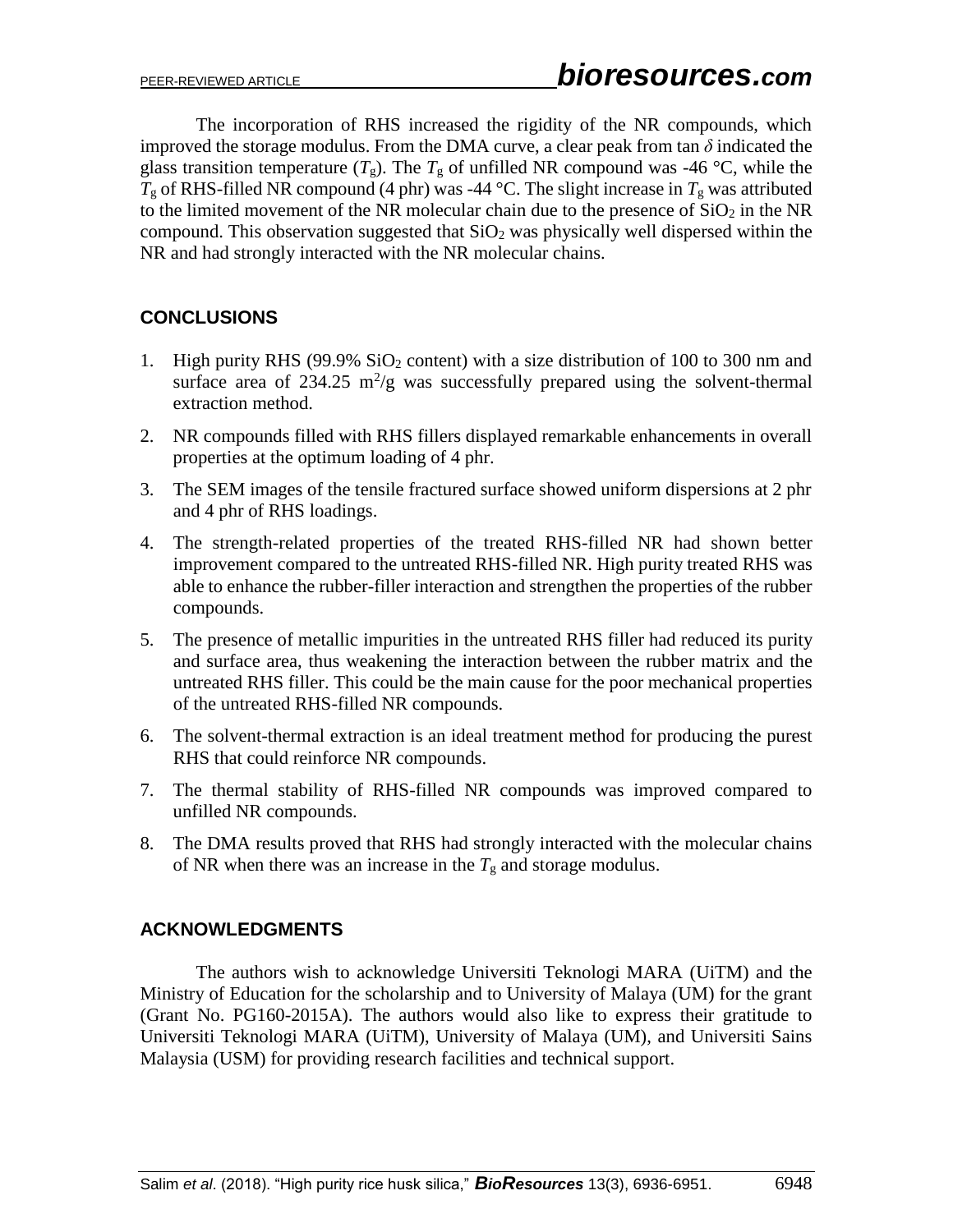# **REFERENCES CITED**

- Abdul Salim, Z. A. S., Hassan, A., and Ismail, H. (2017). "A review on hybrid fillers in rubber composites," *Polymer-Plastics Technology and Engineering* 57(6), 523-539. DOI: 10.1080/03602559.2017.1329432
- Alshatwi, A. A., Athinarayanan, J., and Periasamy, V. S. (2015). "Biocompatibility assessment of rice husk-derived biogenic silica nanoparticles for biomedical applications," *Materials Science and Engineering C* 42, 8-16. DOI: 10.1016/j.msec.2014.11.005
- ASTM D1412 06 (2012). "Standard test method for rubber property International hardness," ASTM International, West Conshohocken, PA.
- ASTM D412 (2008). "Standard test methods for vulcanised rubber and thermoplastic elastomers – tension," ASTM International, West Conshohocken, PA.
- BS 903-A9 (1988). "Methods of testing vulcanized rubber Part A9: Determination of abrasion resistance," British Standard Institution, London, United Kingdom.
- Chakraverty, A., Mishra, P., and Banerjee, H. D. (1988). "Investigation of combustion of raw and acid-leached rice husk for production of pure amorphous white silica," *Journal of Materials Science*, 23(1), 21-24. DOI: 10.1007/BF01174029
- Chen, Y., Pen, Z., Kong, L. X., Huang, M. F., and Li, P. W. (2008). "Natural rubber nanocomposite reinforced with nano silica," *Polymer Engineering and Science* 48(9), 1674-1677. DOI: 10.1002/pen.20997
- Della, V., Kuhn, I., and Hotza, D. (2002). "Rice husk ash as an elemente source for active silicaproduction," *Mater. Lett.* 57(4), 818-821. DOI: 10.1016/S0167- 577X(02)00879-0
- Department of Agriculture Peninsular Malaysia (2014). "Paddy statistics of Malaysia 2014,"\_http://www.doa.gov.my/index/resources/aktiviti\_sumber/sumber\_awam/makl umat\_pertanian/perangkaan\_tanaman/perangkaan\_padi\_2014.pdf, Accessed 31 December 2015.
- Dominic, M. C. D., Begum, P. M. S., Joseph, R., Joseph, D., Kumar, P., and Ayswarya, E. P. (2013). "Synthesis, characterization and application of rice husk nanosilica in natural rubber," *International Journal of Science, Environment and Technology* 2(5), 1027–1035.
- Faizul, C. P., Abdullah, C., and Fazlul, B. (2013). "Review of extraction of silica from agricultural wastes using acid leaching treatment," *Advanced Materials Research* 626, 997-1000. DOI: 10.4028/www.scientific.net/AMR.626.997
- Gu, S., Zhou, J., Luo, Z., Wang, Q., and Ni, M. (2013). "A detailed study of the effects of pyrolysis temperature and feedstock particle size on the preparation of nanosilica from rice husk," *Industrial Crops and Products* 50, 540-549. DOI: 10.1016/j.indcrop.2013.08.004
- Hassan, A. F., Abdelghny, A. M., Elhadidy, H., and Youssef, A. M. (2014). "Synthesis and characterization of high surface area nanosilica from rice husk ash by surfactantfree sol-gel method," *Journal of Sol-Gel Science and Technology* 69(3), 465-472. DOI: 10.1007/s10971-013-3245-9
- Hernandez, M., Ezquerra, T. A., Verdejo, R., and Lopez-Manchado, M. A. (2012). "Role of vulcanizing additives on the segmental dynamics of natural rubber," *Macromolecules* 45(2), 1070-1075. DOI: 10.1021/ma202325k
- Idrus, S. S., Ismail, H., and Palaniandy, S. (2011). "Study of the effect of different shapes of ultrafine silica as fillers in natural rubber compounds," *Polymer Testing* 30(2),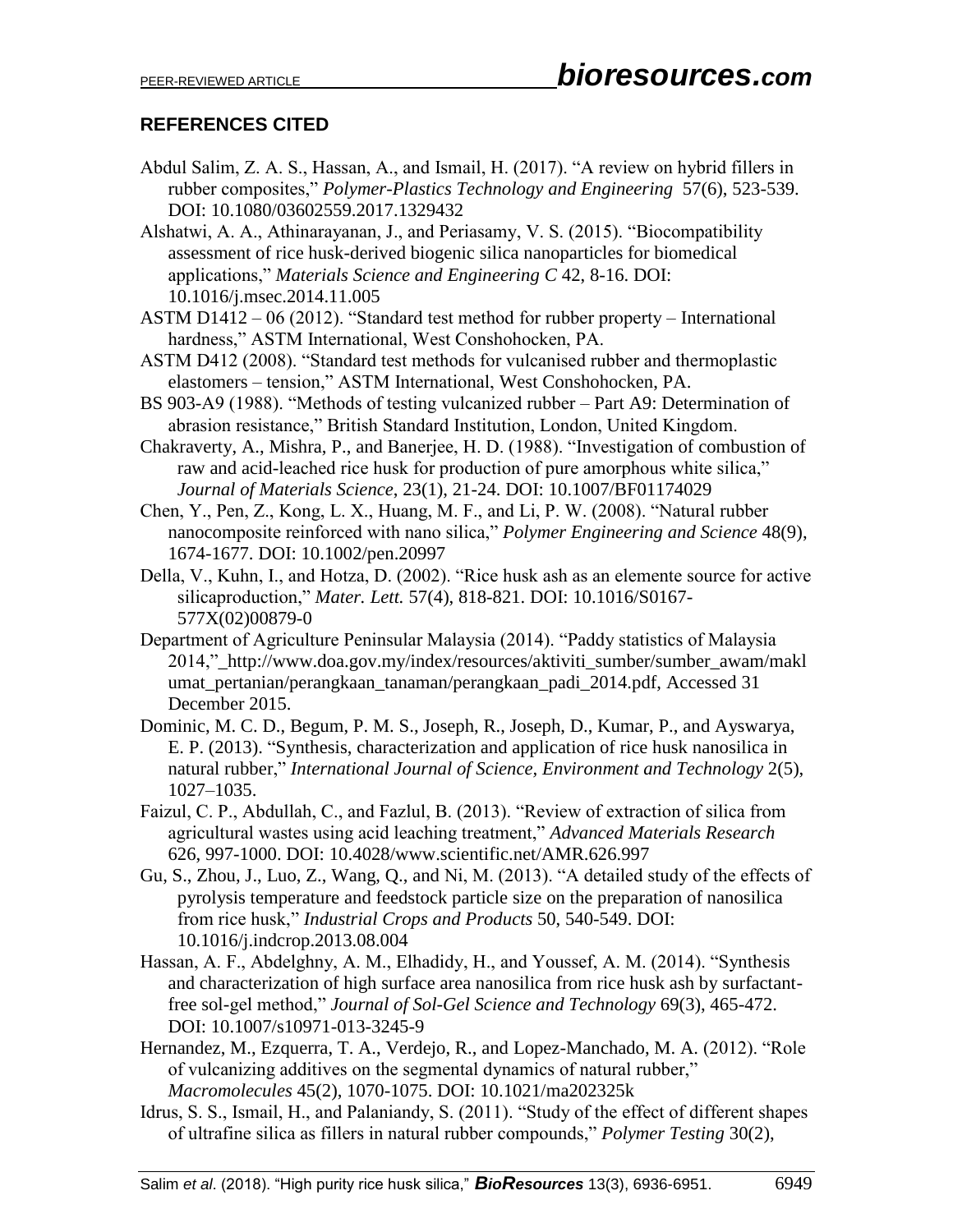251-259. DOI: 10.1016/j.polymertesting.2010.10.002

- Ismail, H., and Ramli, R. (2008). "Organoclay filled natural rubber nanocomposites: The effects of filler loading and mixing method," *Journal of Reinforced Plastics and Composites* 27(16-17), 1909-1924. DOI: 10.1177/0731684407082541
- Ismail, H., Salleh, S. Z., and Ahmad, Z. (2013). "The effect of partial replacement of carbon black with halloysite nanotubes on the properties of CB/HNT filled NR nanocomposites," *Journal of Elastomers and Plastics* 45(5), 445-455. DOI: 10.1002/app.39543
- ISO 4662 (2009). "Rubber, vulcanized or thermoplastic Determination of rebound resilience," International Standard, Geneva, Switzerland.
- Jang, H. T., Park, Y., Ko, Y. S., Lee, J. Y., and Margandan, B. (2009). "Highly siliceous MCM-48 from rice husk ash for CO2 adsorption," *International Journal of Greenhouse Gas Control* 3(5), 545-549. DOI: 10.1016/j.ijggc.2009.02.008
- Lemessa Jembere, A., and Fanta, S. W. (2017). "Studies on the synthesis of silica powder from rice husk ash as reinforcement filler in rubber tire tread. Part: Replacement of commercial precipitated silica," *International Journal of Materials Science and Applications* 6(1), 37. DOI: 10.11648/j.ijmsa.20170601.16
- Liou, T. H., and Yang, C. C. (2011). "Synthesis and surface characteristics of nanosilica produced from alkali-extracted rice husk ash," *Materials Science and Engineering B: Solid-State Materials for Advanced Technology* 176(7), 521-529. DOI: 10.1016/j.mseb.2011.01.007
- Nagendra, P. M. N, Sanjay, K. R., Shravya, K. M., Vismaya, M. N., Nanjunda, S. S (2011). "Health benefits of rice bran – A review," *Journal of Nutrition and Food Sciences* 1(3), 1-7. DOI: 10.4172/2155-9600.1000108
- Nasser, R. A., and Al-Mefarrej, H. A. (2009). "Non-carcinogenic solvents as alternative to benzene for wood extractives determination," *Alexandria Science Exchange Journal* 30(3), 397-405. DOI: 10.21608/asejaiqjsae.2009.3251
- Sefara, N. L., and Birkett, M. (2006). "Development of an Alternative Solvent To Replace Benzene in the Determination of Organic Soluble Extractives in Wood," *Technical Association of the Pulp and Paper Industry of South Africa (TAPPSA Journal).*
- Noushad, M., Rahman, I. A., Husein, A., Mohamad, D., and Ismail, A. R. (2012). "A simple method of obtaining spherical nanosilica from rice husk," *International Journal on Advanced Science Information Technology* 2(2), 28-30. DOI: 10.18517/ijaseit.2.2.172
- Rattanasom, N., Saowapark, T., and Deeprasertkul, C. (2007). "Reinforcement of natural rubber with silica/carbon black hybrid filler," *Polymer Testing* 26(3), 369-377. DOI: 10.1016/j.polymertesting.2006.12.003
- Soltani, N., Bahrami, A., Pech-Canul, M. I., and Gonzalez, L. A. (2015). "Review on the physicochemical treatments of rice husk for production of advanced materials," *Chemical Engineering Journal* 264, 899-935. DOI: 10.1016/j.cej.2014.11.056
- Surya, I., Ismail, H., and Azura, A. R. (2013). "Alkanolamide as an accelerator, fillerdispersant and a plasticizer in silica-filled natural rubber compounds," *Polymer Testing* 32(8), 1313-1321. DOI: 10.1016/j.polymertesting.2013.07.015
- Taku, J. K., Amartey, Y. D., and Kassar, T. (2016). "Comparative elemental analysis of rice husk ash calcined at different temperatures using X-ray flourescence (XRF) technique," *American Journal of Civil Engineering and Architecture* 4(1), 28-31. DOI: 10.12691/ajcea-4-1-4